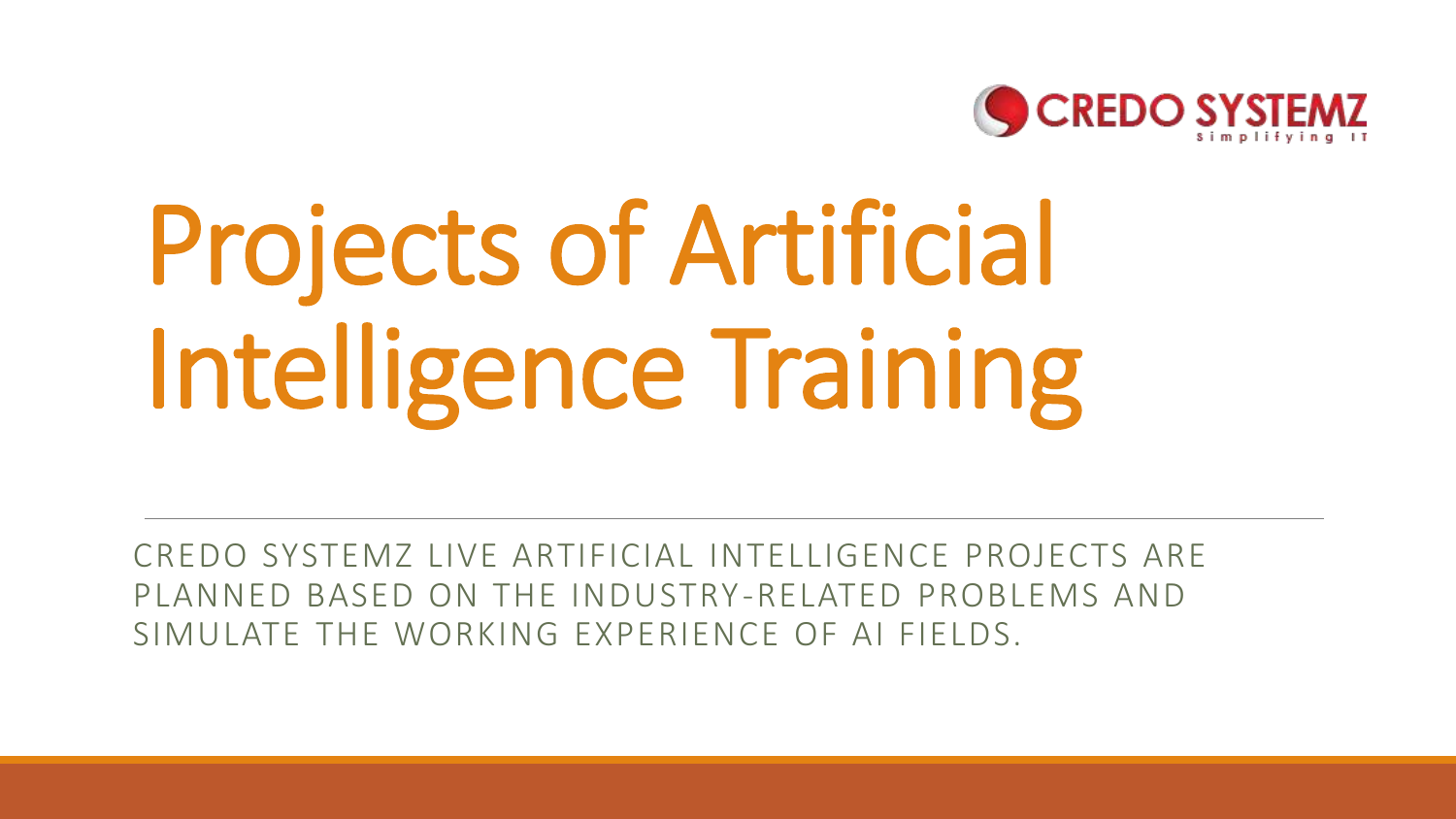## Project 1: PyTorch



PyTorch stands an open-source machine learning library for a python based on Torch. This tool is used for machine learning applications, such as natural language processing.

#### **Highlights of the Project**

 $\triangleright$ It has two high-level features: Tensor computation, i.e., NumPy with strong GPU acceleration, and deep neural networks which are built on a tape-based auto diff system

PyTorch uses automatic differentiation technique.

 $\triangleright$ The hybrid front-end of this tool provides flexibility and speed

 $\triangleright$ The details description of this tool is here- PyTorch

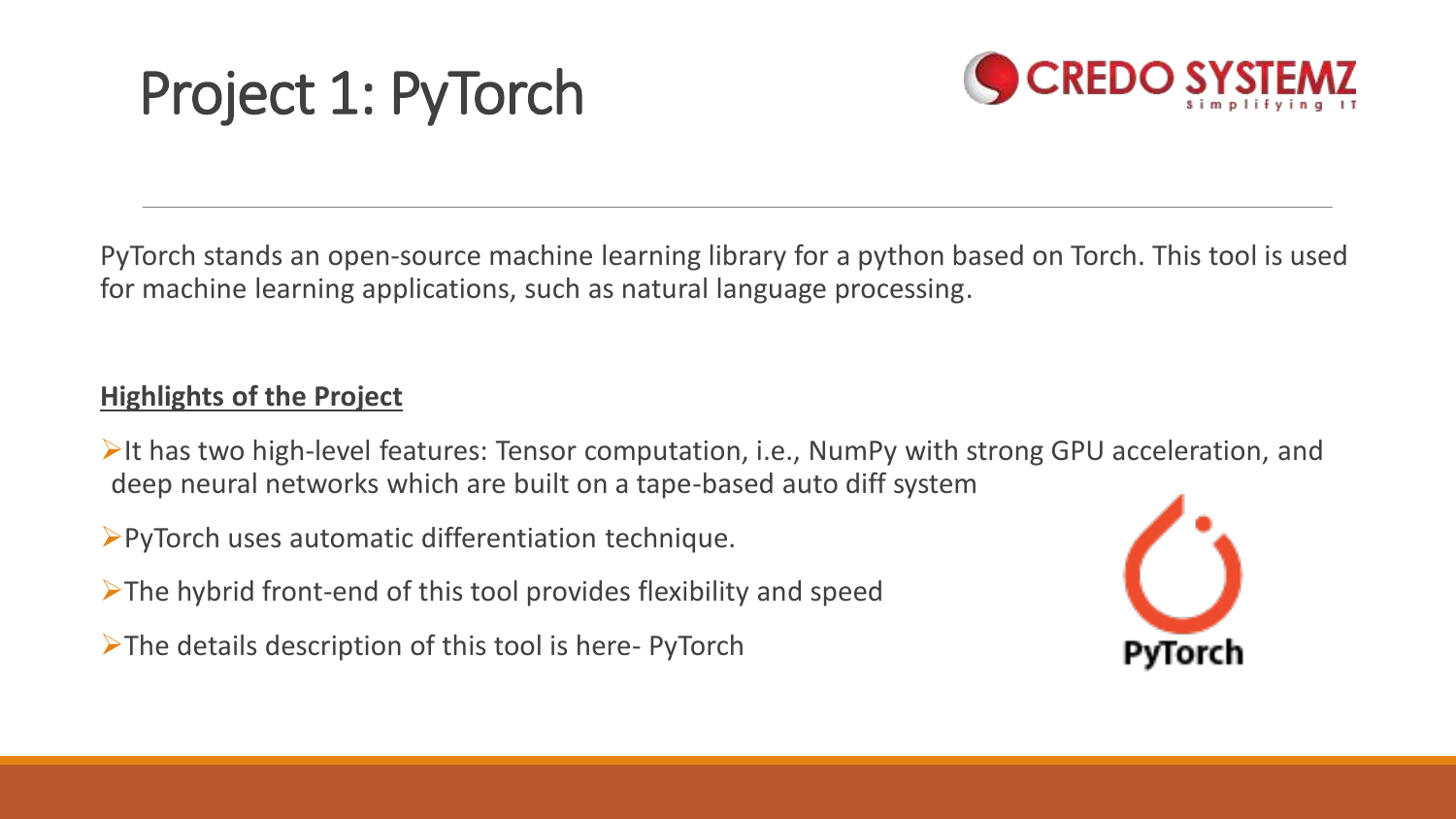

### Project 2: A Machine Learning Gladiator

It is very much informal machine learning and an Artificial intelligence project idea if you are a beginner. This project will benefit you to increase your knowledge about the workflow of model building. By evolving this project, you can exercise on how to import data, how to clean data, preprocessing and transformation, cross-validation, and feature engineering.



#### **Highlighting of this project**

- $\triangleright$  You must have to knowledge about regression, classification, and clustering algorithms. MA
- You canister find the dataset from the UCI Machine Learning Repository or kaggle.
- You canister develop this project using both languages, i.e., python and R.
- $\triangleright$  By evolving this project, you will learn about the prototyping models quickly.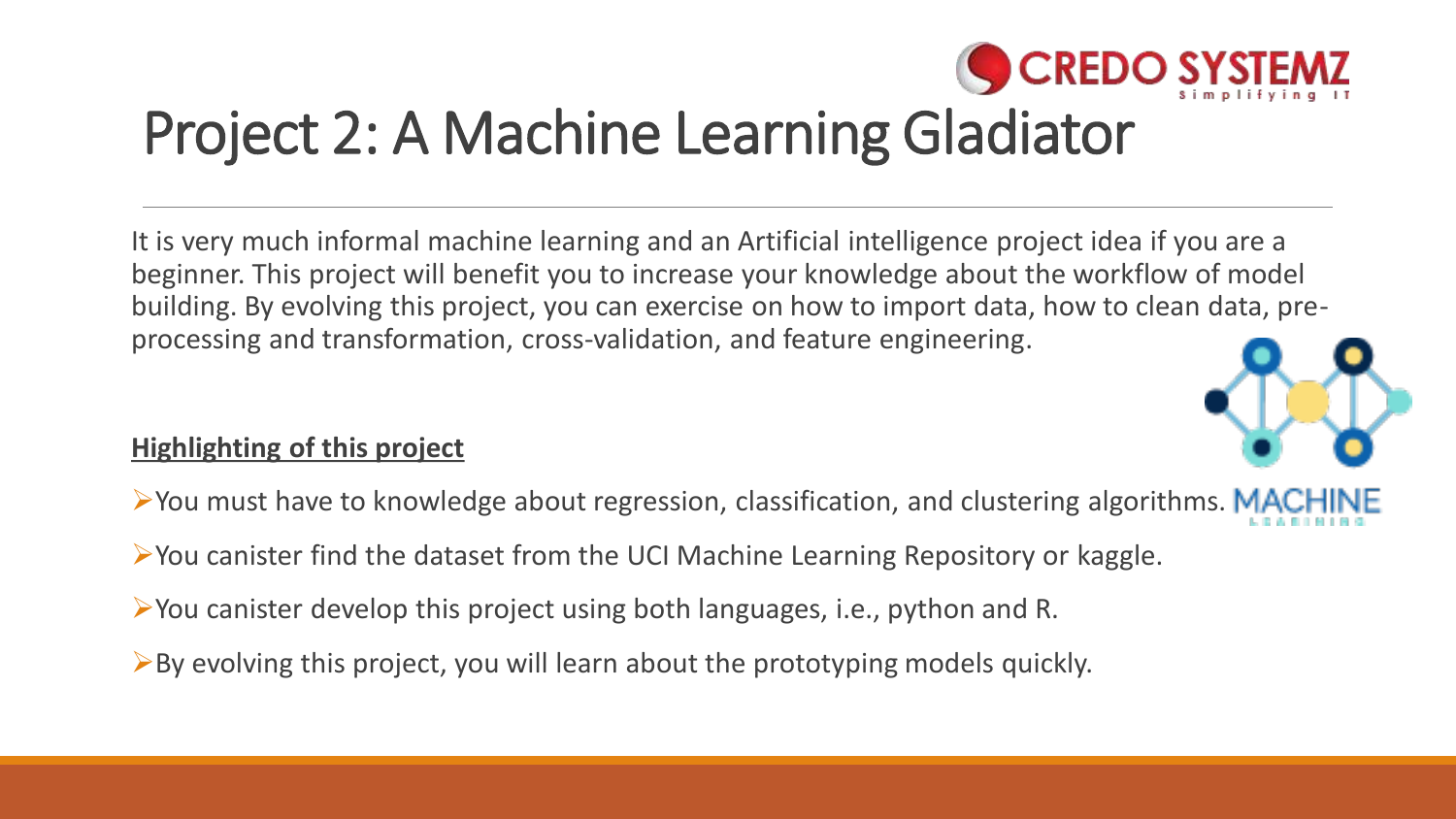## Project 3: TensorFlow



Ensure you need to improve your machine learning skills? To improve your knowledge, you may practice with this versatile artificial intelligence and machine learning software and framework. TensorFlow is one of the best and general machines learning open source projects. Essentially, It is a part of the Google Brain team in Google's Machine Intelligence Research organization.

#### **Highlights of the Project**

- $\triangleright$ This is an open-source software library.
- It is used for numerical computation using data flow graphs.
- Fast and flexible for an extensive range of applications.
- $\triangleright$ It has an easy to use python interface.
- Additionally, it includes APIs for Java.